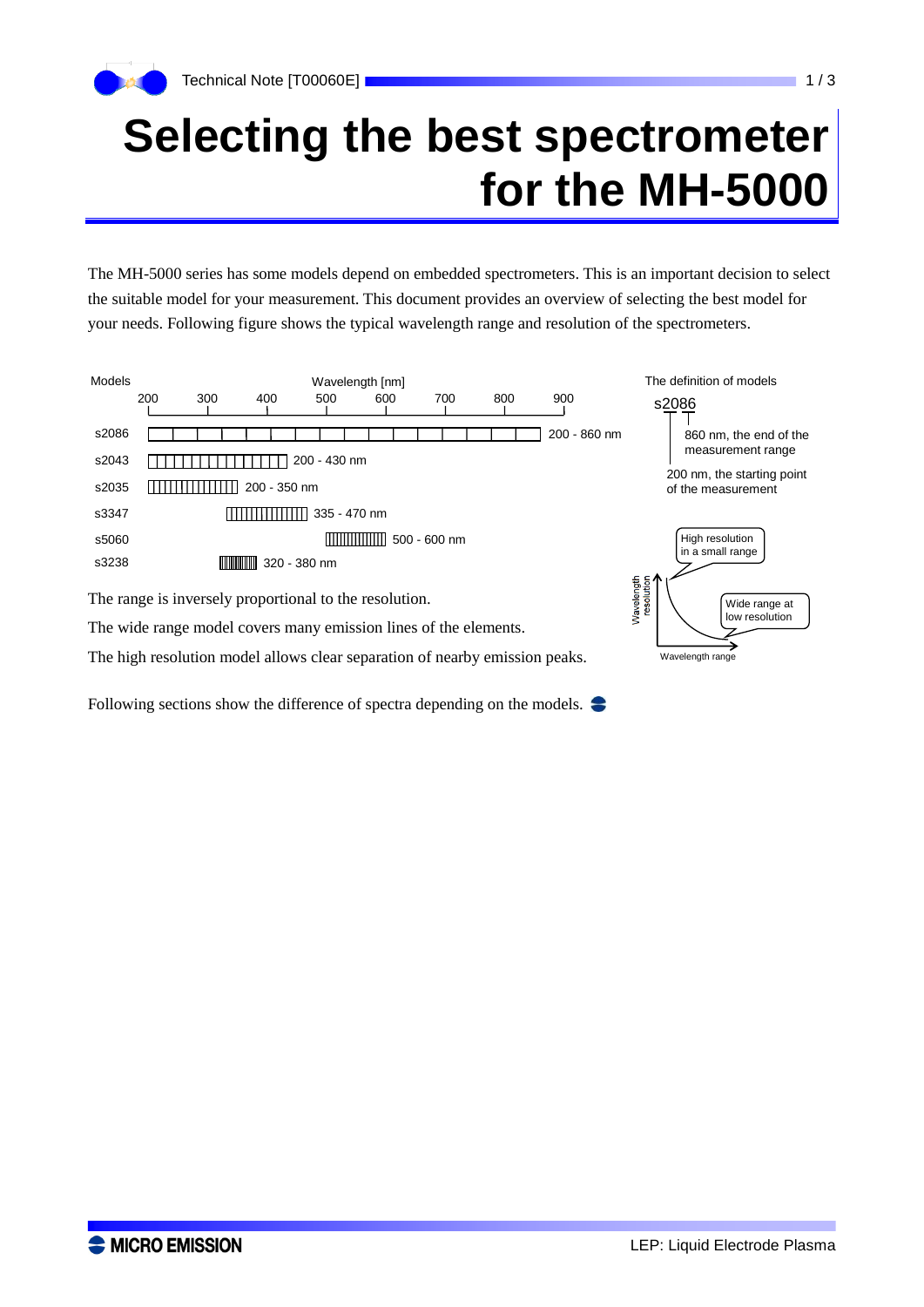

Gold and platinum standard solutions were measured with both the s2043 and s2086, which emission lines located closely.



The gold emission lines and the platinum emission lines were clearly separated with the s2043

The gold emission line and the platinum emission lines could not be separated with the s2086.

8